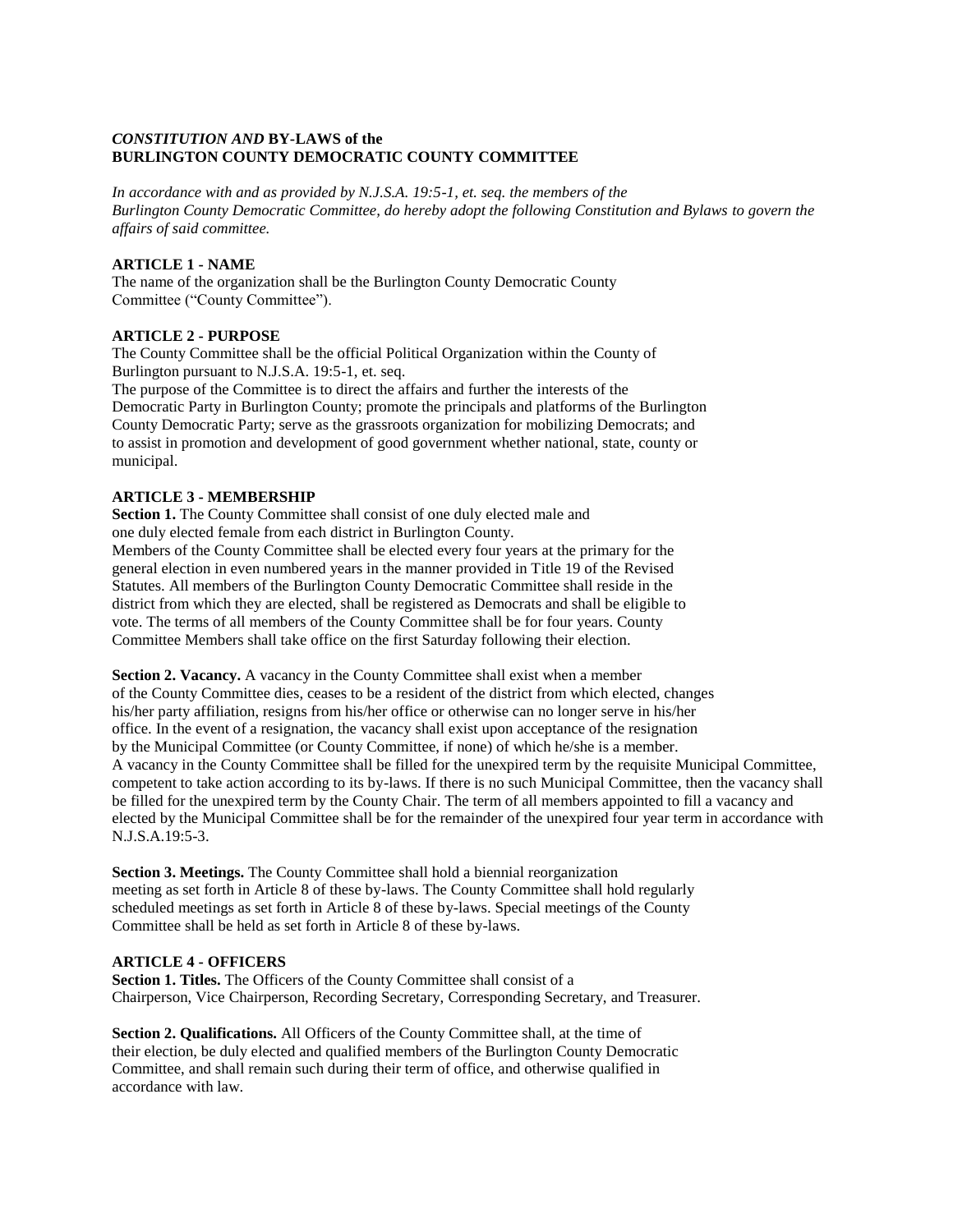**Section 3. Chairperson.** The Chairperson shall be the Chief Executive Officer of the County Committee and shall have the general powers and duties of supervision and management usually vested in the office of chairperson or president of an organization. The Chairperson is an ex-officio member of all committees. The Chairperson shall have the authority to designate consultants as necessary to assist the party and such other employees as may be needed for the effective operation of this Committee and the conduct of election campaigns.

The Chairperson shall preside at all meetings of the County Committee, and appoint all special Committees and all standing Committees, except the Executive Committee, declare the vote upon all questions before the County Committee, decide all questions on order and procedure, be empowered to break tie votes at the municipal and county levels*.* Call special meetings, in accordance with Article 7 Section 3, sign all documents and papers requiring the signature of the County Committee, represent the County Committee in all matters in which representation is necessary or proper; faithfully execute the decisions of the County Committee, and shall countersign all checks, drafts or order for the payment of money by the Treasurer and shall perform such other duties as are required by law.

The Chairperson in his/her discretion may appoint a Sergeant-at-Arms and a Parliamentarian.

**Section 4. Vice Chairperson.** In the absence of or during the inability of the Chairperson to serve, the Vice-Chairperson shall preside at all meetings of the Burlington County Democratic Committee and shall exercise all the powers and duties of the Chairperson.

# **Section 5. Recording Secretary.** The Recording Secretary shall keep a complete

roster of all members of the County Committee and of all Municipal Chairmen; keep full and accurate minutes of the transaction of all official business of all regular and special meetings of the County Committee, recording the names of the officers and members present, the ayes and nays on roll call votes, results of County Committee elections, keep property records of all meetings, conventions, and primary and general elections. Deliver up to the Chairperson all books, papers, vouchers and other property of the County Committee at the conclusion of his/her term of office or when requested by the Chairperson of the County Committee; in the absence of the Chairperson and Vice Chairperson he/she shall call to order the meeting of the County Committee and shall preside until a temporary Chairperson is chosen to preside over the same.

# **Section 6. Corresponding Secretary.** The Corresponding Secretary shall

give actual notice of all meetings of the County Committee to the members pursuant to Article 7 of these By-laws, attend to all matters of correspondence, as may be directed by the Chairperson, the Executive Committee, or the County Committee; notify the Chairperson of all Committees of their appointment and of the names and addresses of all other members of such Committees and the nature of the business referred to such Committees; deliver up to the Chairperson all books, papers, vouchers and other property of the County Committee at the conclusion of his/her term of office or when requested by the Chairperson or the County Chairperson; in the absence of the Chairperson, Vice Chairperson, Treasurer and Recording Secretary, he/she shall call to order the meeting of the County Committee and shall preside over until a temporary Chairperson is chosen to preside over the same.

### **Section 7. Treasurer.** The Treasurer shall be responsible for all finances and

related records of the County Committee including the maintenance and filing of all account and election reports as required by law. The Treasurer shall accept all receipts and make all disbursements in the account of the Burlington County Democratic Committee, keep a true and accurate book of account of all funds received and disbursed on behalf of the County Committee, maintaining said funds on deposit in such bank or banks as the Treasurer may designate. He/she shall pay all bills as shall be approved for payment by the Chairperson

### *a. Financial Reports*

.

The Treasurer shall prepare a Financial Report to be read at each Regular Meeting. In the absence of the Treasurer, such report shall be given to the County Chairperson in advance of said meeting. The Treasurer shall prepare and timely file any and all reports regarding the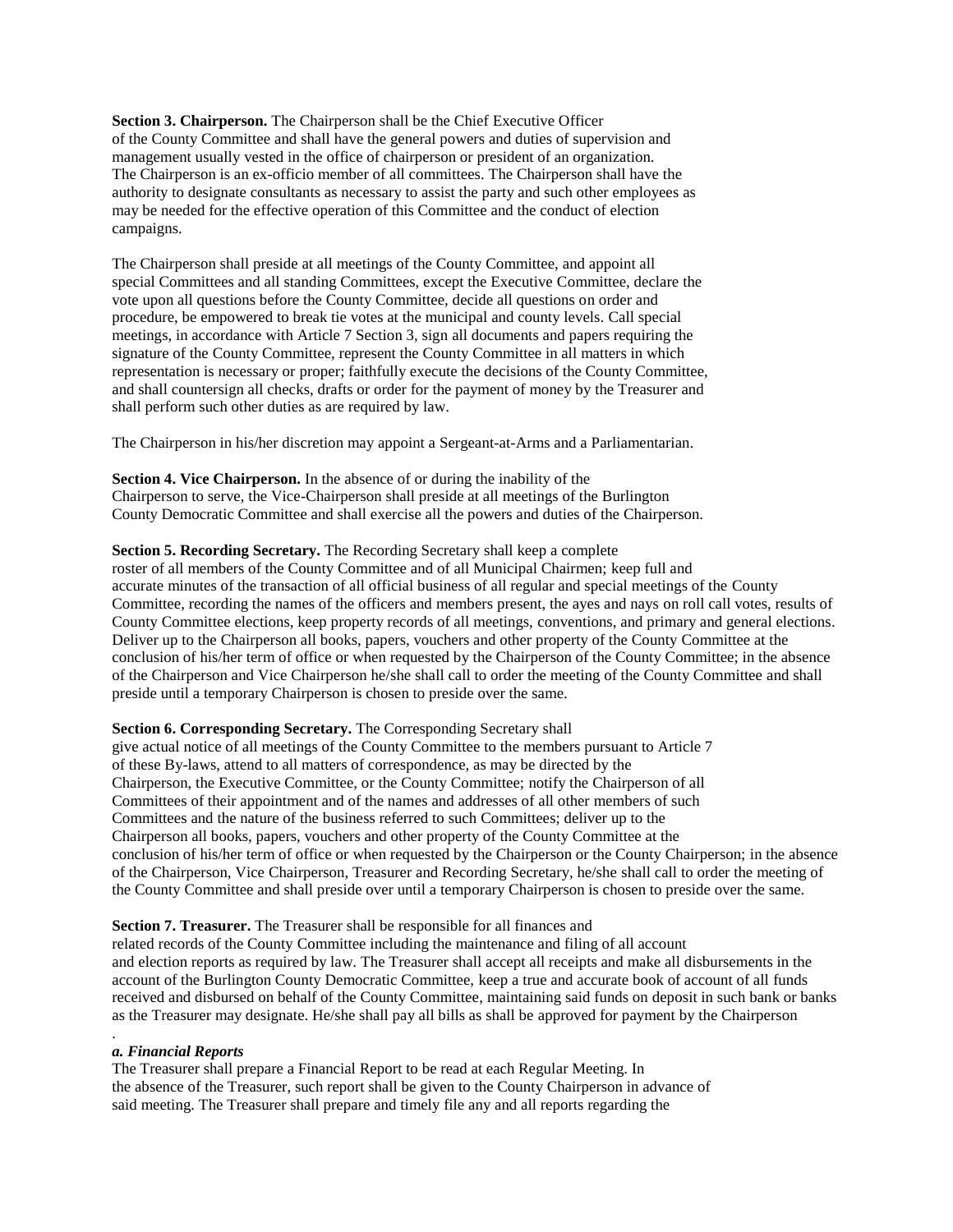receipts and disbursements made by the County Committee to the New Jersey Election Law Enforcement Commission and shall provide written copy of said report to the Chairperson at the time of filing. The Treasurer shall render an account to the County Chairperson summarizing all monies received and all monies paid, a summary of all accounts receivable and all accounts payable on a quarterly basis by the due date for the quarterly reports required to be filed with the New Jersey Election Law Enforcement Commission. Deliver up the Chairperson all books, papers, vouchers and other property of the County Committee at the conclusion of his/her term of office or when requested by the Chairperson of the County Committee.

**Section 9. Sergeant-at-Arms.** The Sergeant-at-Arms shall serve at the pleasure of the County Chairperson and shall be responsible for the decorum of the meetings of the County Committee and shall be authorized, at the direction of the

County Chairperson, to bar from admission to those meetings any unauthorized persons, as well as to eject such persons whose actions may become disruptive to the meeting then in progress. In the absence of the Sergeant-at-Arms, the County Chairperson may appoint a member to assume the duties and responsibilities of the Sergeant-at-Arms until such time as the County Chairperson sees fit to conclude those services.

**Section 10. Parliamentarian.** The Parliamentarian serves at the pleasure of the County Chairperson and preside over the Rules Committee. The Parliamentarian may advise the Chairperson on questions of procedure at all County Committee meetings. In the absence of the Parliamentarian, the Chairperson shall appoint someone to serve in the position for that meeting only.

**Section 11. Term of Office.** All officers shall be nominated and elected

for a two year term at the biennial organization meeting of the County Committee in even numbered years and shall serve during good behavior and until twelve o'clock noon of the Saturday following the biennial Primary Election in even numbered years in the State of New Jersey and otherwise in accordance with this Article 4 of these By-Laws.

*Section 12. Election of Officers.* The County Committee shall elect a County

Chairperson and County Vice Chairperson, a Treasurer, Recording Secretary, Corresponding Secretary, at the reorganization meeting. These officers shall be elected and shall perform such duties as provided by law. The Chairperson may appoint other offices which may include a Sergeant-at-Arms and Parliamentarian who shall be separate individuals, who shall serve at the pleasure of the Chairperson. Their terms shall run concurrently with the term of the Chair. The election of officers shall take place at the bi-annual organizational meeting by of the Burlington County Democratic Committee. The officers shall serve for a term of two (2) years until the election and qualification of their successors. The temporary Chairperson of the biennial organization meeting shall be the outgoing County Chairperson. In the event that the out-going Chairperson is a candidate for Permanent Chairperson in a contested election, then the out-going Vice Chairperson, Recording Secretary, Corresponding Secretary or Treasurer, in that order of preference, shall serve as Temporary Chairperson. In the event that the entire out-going slate of officers are candidates for a permanent office in a contested election, then the out-going Chairperson shall appoint a Temporary Chairperson for the purpose of conducting the election.

### **a. Election Committee**

Prior to the commencement of Elections, the Temporary Chairperson shall appoint an Election Committee. The purpose of the Election Committee is similar to an Election District Board on Election Day and is responsible to supervise the selection of the Officers of the County Committee. The Election Committee shall consist of five county committee members*.* Each Chairperson slate shall be allowed to designate one individual to serve as members of the Election Committee. The names of the Committee persons designated by each slate to serve as Election Committee members shall be forwarded to the Temporary Chairperson no later than 5:00 p.m.,five calendar days prior to the reorganization meeting. The remaining members shall be selected by the outgoing Chairperson. From that group one (1) member shall be elected as Election Committee Chair. The Election Committee shall be responsible for the distribution and receipt of the ballots and for the tally, and shall report the results of the election to the Chairperson at the organizational meeting.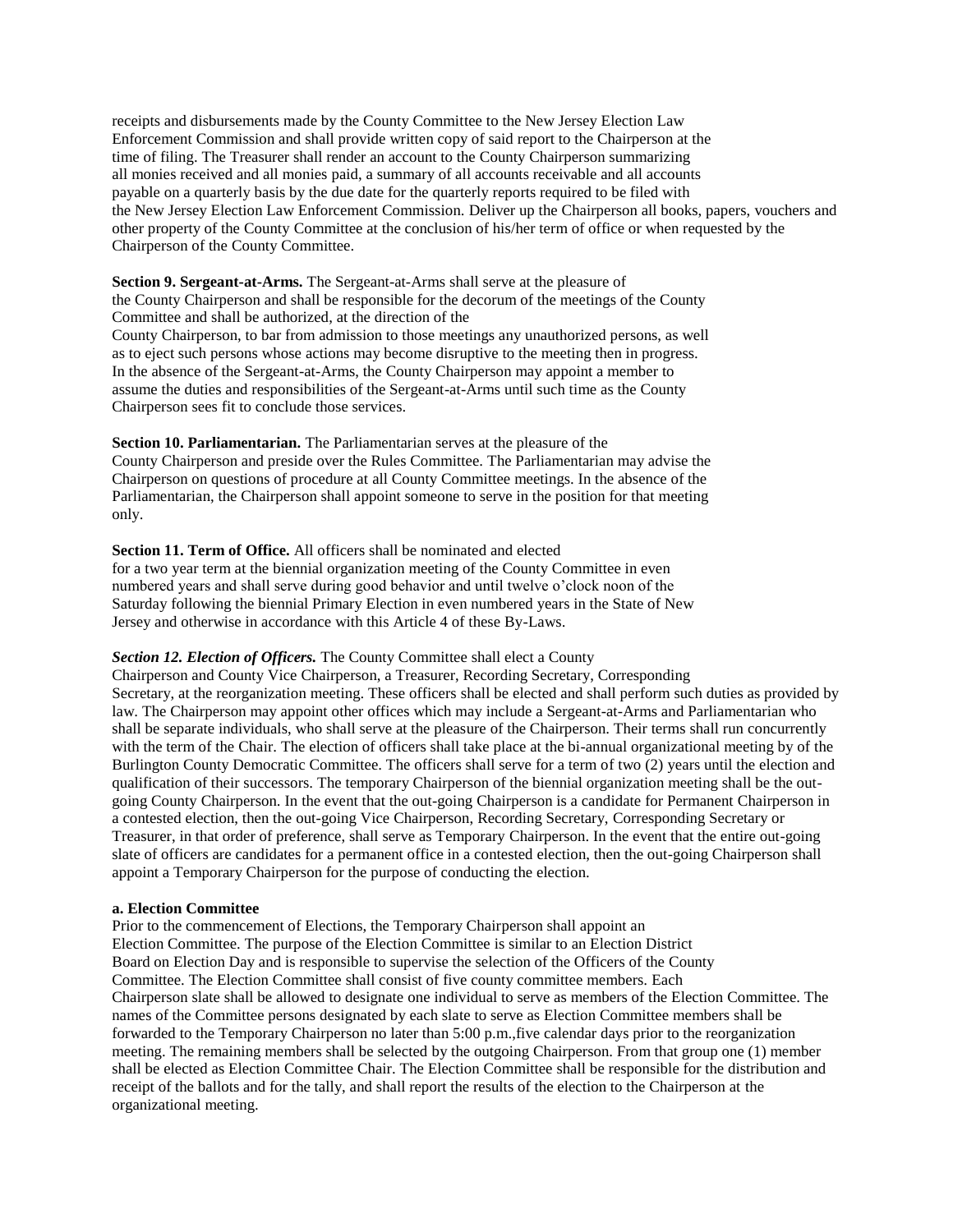### **b. Notice of Intent**

Candidates for the Office of the Permanent Chairperson must provide a written notice by certified mail, fax, electronic mail or personal delivery to the County Chairperson and Recording Secretary no later than 4PM the last day on which the nominating petitions for county offices are due to be filed with the County Clerk for the Primary election so that their names and the names of their proposed slate of officers can be included in the notice of meeting.

# **c. Method of Election.**

The method of election shall be held as follows;

a) If there is no contest for Chairperson, Vice-Chairperson, Recording and Corresponding Secretary or Treasurer, election shall be held by voice vote and acclimation;

b) If there is a slate of candidates to contest, election shall be by secret ballot;

c) In the event of a contest the slate receiving the largest number of

votes shall be declared elected.

In the event of a contest for any office, the election for that office shall be conducted by secret ballot, only those individuals who have been duly elected at the immediately preceding even numbered year Primary Election, or who were appointed by the immediately preceding Primary Election as County Committee persons are eligible to vote.

# **d. Contested Election Procedure.**

The contested election shall be conducted as follows:

1. The polls shall open at 7:00 p.m. with voting to be completed by 9:00 p.m.

2. The election shall be conducted either by voting machine or paper ballot as

determined by the outgoing chairperson.

3. If the election is conducted by paper ballot, the ballots shall be distributed to the voting membership at the meeting and the membership shall fill in the name of their individual choice for such office as may be in contest.

4. Each candidate for office for which there is a contest may select one challenger to make machine inspection and assist in the tally of the vote with candidates for such office entitled to select the same tellers if they so choose;

5. The Election Committee, shall conduct the election. Each member entitled to vote shall file before the Election Committee and challengers and upon showing his or her credentials, shall enter the voting machine to cast his or her vote or in the case of a paper ballot to deposit his or her ballot in a box provided for that purpose by the Election Committee; 6. Each member must cast his or her own ballot and may not delegate this right to anyone else.

7. No Write-in vote will be allowed.

8. No candidate signs or other campaign paraphernalia are permitted within 50 feet of the voting location.

9. Each Chairman slate shall be allowed two (2) challengers to be in the polling area. The names

of the challengers shall be forwarded to the Chairman of the County Committee no later than 5:00 p.m., three days before the election. To be a challenger, the individual must be an elected County Committee person.

10. After each member entitled to vote has done so, the Election Committee, shall tally the ballots and announce the name of the candidate who has received the largest number of votes for such contested office.

# e. **Procedure if no candidates for office.**

If no member provides notice of intent for nomination to any office or otherwise is ineligible to serve as an officer, then nominations for that office only may be taken from the floor during the reorganization meeting*.*

**Section 13. Vacancies** In the event a vacancy should occur in the office of Chairperson of the Committee through disqualification, death, resignation, or other cause, such vacancy shall be filled by the Burlington County Democratic Committee, at a special meeting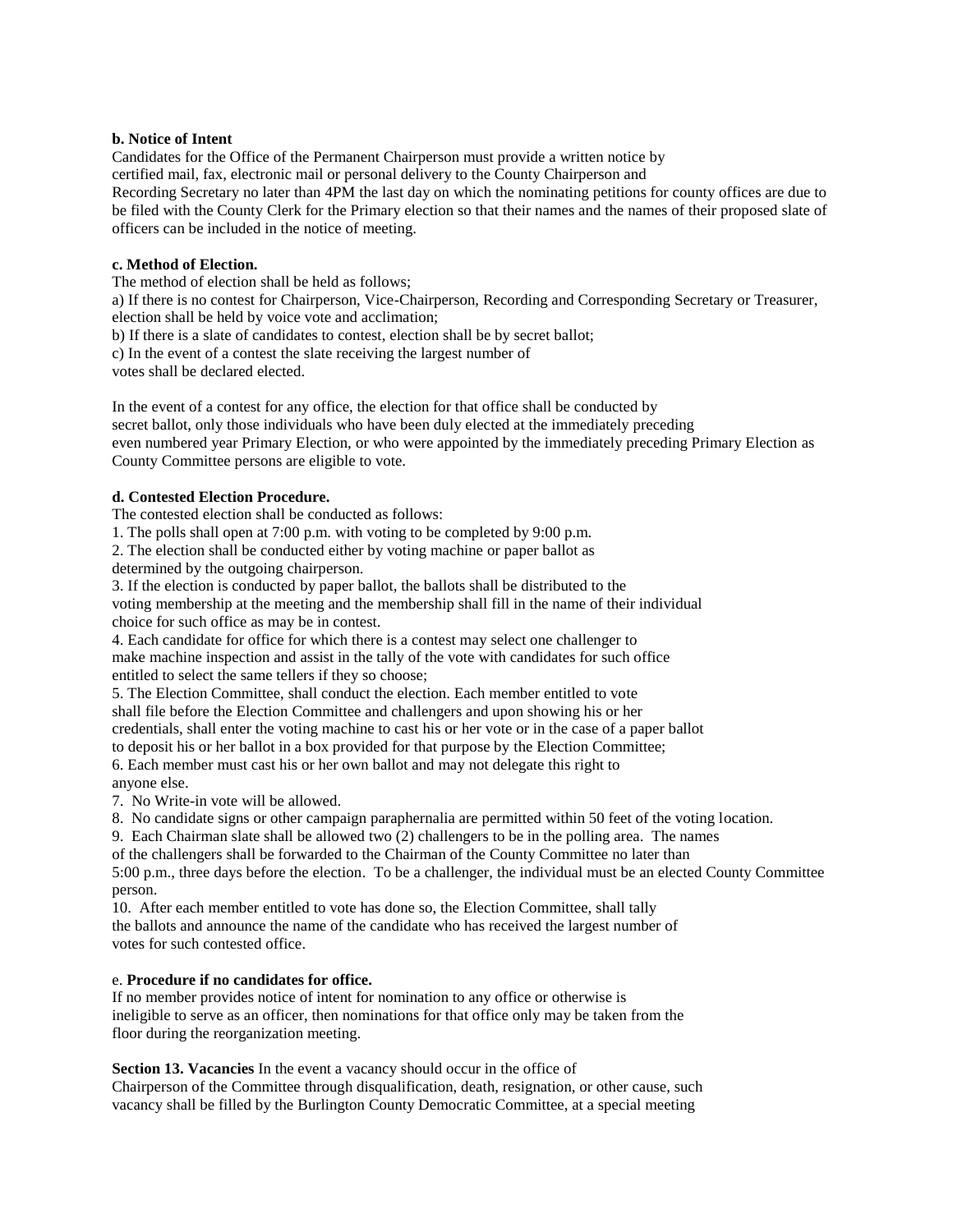called for the purpose within sixty (60) days of such a vacancy.

In the event a vacancy for any of the above reasons should occur among any of the other officers of the Burlington County Democratic Committee such vacancy shall be filled by the Burlington County Democratic Committee at a special meeting called for that purpose within sixty (60) days of such vacancy.

**Section 14. Books and Records** County Committee Officers shall preserve and secure all materials and documents entrusted to them and transmit these to their successors.

# **ARTICLE 5 - EXECUTIVE COMMITTEE**

**Section 1. Title.** There shall be an Executive Committee of the County Committee.

**Section 2. Purpose.** The Executive Committee shall be the official policy initiating

Committee of the County Committee, and shall make recommendations of appointments of the State and County appointive offices or positions and shall also be the official grievance committee for the receiving of written complaints submitted by a member of the County Committee concerning any grievance, wrong, injustice, inequity, disloyalty or other similar problem, conduct or situation, touching upon the good and welfare of the Democratic Party. Upon petition of any five (5) members of the executive committee thereof it shall conduct investigations of the above, hearings thereon and the rendering of findings, decisions, or determinations and the taking of appropriate action in connection therewith, all of which shall be reported in writing to the County Committee Chairperson upon the conclusion and completion thereof, all decisions or determinations of the Committee to be final with respect to any grievances submitted to it.

**Section 3. Membership.** The Executive Committee shall consist of those members of

the Democratic Party within each Municipality who shall have been selected by the Municipal Committee as a Delegate and each member shall have an alternate to serve in his place and stead on said Executive Committee in his absence, such alternate to have been elected as such by the Municipal Committee. The Executive Committee shall also include all elected officers of the County Committee and publicly elected County and State Officials of the Democratic Party, who are residents of Burlington County, the Democratic State Committee Men and Committee Women of Burlington County and the most recent Chairperson Emeritus. The terms of office for members of the Executive Committee members shall be two years that shall run concurrently with the term of the officers of the County Committee.

**Section 3. Meetings of the Executive Committee.** The Executive Committee shall hold meetings when the need to discuss appointments or to hear a grievance arises.

**Section 4. Officers.** The officers of the Executive Committee shall consist of a Chairperson, Vice Chairperson and Secretary, and they shall be elected by the Executive Committee members from among their membership for a two year term at an Organization Meeting to be held within one month following the Organization meeting for the County Committee, and said officers shall serve during good behavior until twelve o'clock noon of the Saturday following the second annual Primary Election in the State of New Jersey occurring after their election.

**Section 5. Officer Duties.** The duties of the officers of the Executive Committee shall be as set forth herein for the comparable officers of the County Committee except that the countersigning of checks shall not apply, nor shall there be a treasurer for the Executive Committee.

**Section 6. Voting.** All voting and business procedures of the Executive Committee shall be in accordance with the voting and business procedures set forth in these By-Laws for the County Committee.

# **ARTICLE 6 - COMMITTEES**

**Section 1. Titles.** Committees of the County Committee and their Chairmen shall be appointed at the discretion of the County Chair as needed.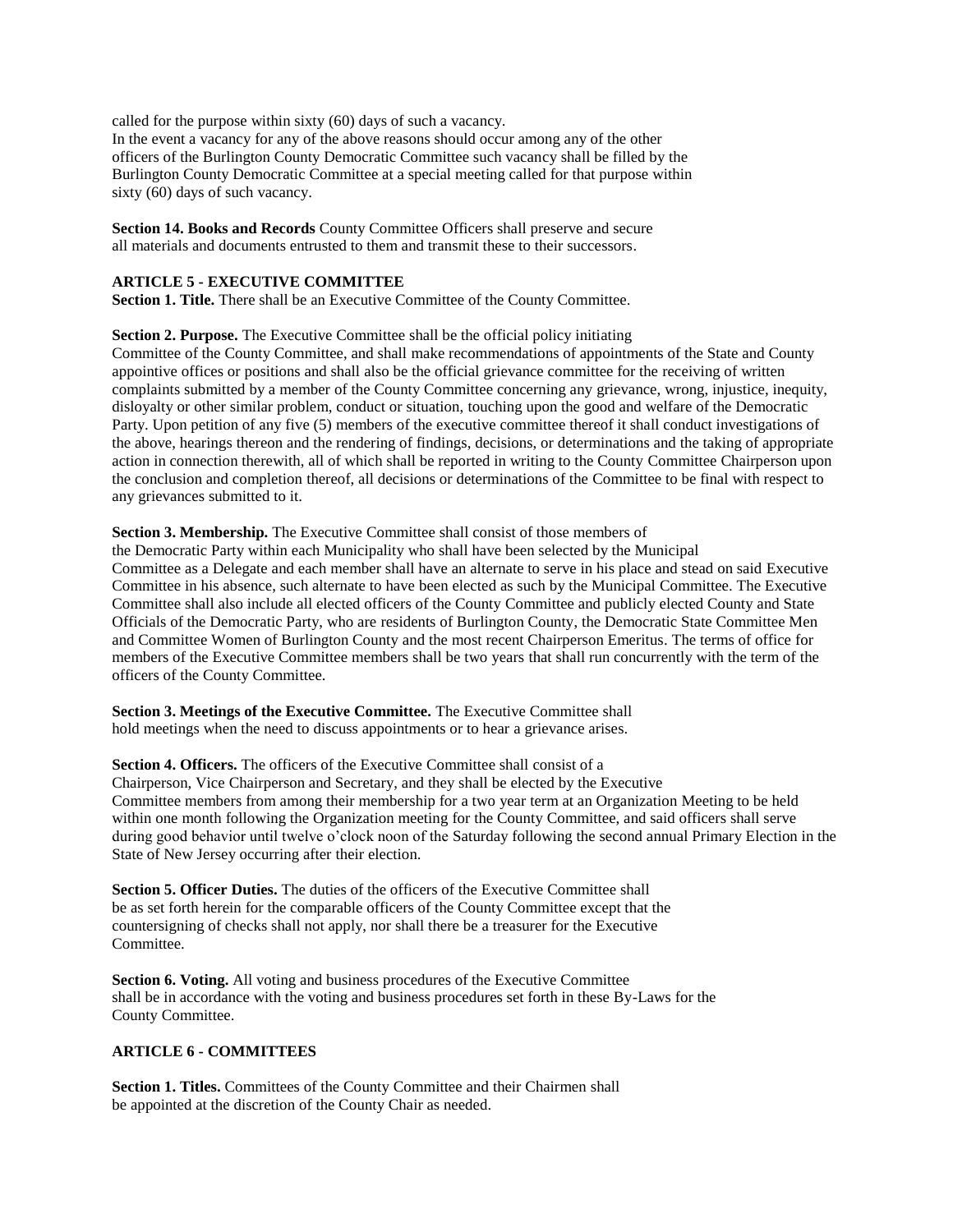**Section 2. Qualifications.** All Committee members shall be members of the Democratic Party who subscribe to the principal of the Democratic Party as set forth in these By-Laws.

**Section 3. Removal from Committees.** A vacancy in the Chairpersonship or membership of any of the above Committees may be declared by the County Chairperson upon; a) That member's moving out of the County, or

b) That member's non-performance of his duties on the Committee, or

c) That member's conduct prejudicial to the reputation or the proper functioning of the Democratic Party.

**Section 4. Reports of Committee.** All committees shall report at each meeting of the County Committee and at such other times as requested to do so by the County Chairperson. Any report containing a recommendation for specific action by the County Committee shall be submitted in writing to the County Chairperson at least (5) days prior to the meeting at which such recommendation is to be considered.

# **ARTICLE 7 – MEETINGS**

**Section 1.** The County Committee will hold and conduct a biennial organization meeting after the Primary Election on even-numbered years, on the day fixed by statute, at the time and place designated by the County Chairperson.

**Section 2.** Meetings of the Executive Committee shall be held when needed to advise on appointments or to hear grievances. The date, time and location shall be set by the Executive Committee Chairperson.

**Section 3.** Regular meetings of the County Committee shall be held on the first Thursday of each month. The Chairperson has a right to change a meeting time or location for special circumstances such as but not limited to weather, room availability and conflicts with other events.

**Section 4.** Special meetings shall be called by County Chairperson in his/her discretion or upon the written request of the Executive Committee, or of any twenty-five (25) members of the County Committee.

**Section 5. Notice of Meetings** Written or voice notices of meetings shall be given to County Committee members by either electronic mail, fax, telephone or regular mail, whichever is deemed most effective by the Chairperson, setting forth the place, date, and hour of meeting.

A. Organization Meeting: As soon as practicable after the Primary Election by electronic, voice or regular mail.

B. Other Regular Meetings: At least two (2) days prior to date of meeting.

C. Special Meetings: At least two (2) days prior to the date of the meeting, such

notice setting forth the subject matter to be considered at this meeting.

**Section 6. Voting.** At every meeting, every County Committee member and elected Municipal Chairperson shall have one vote and only members of the County Committee or elected Municipal Chair shall vote upon any business transacted by said Committee, and said member must be personally present at the time of said vote to cast his or her vote and no proxy vote or other substituted representation shall be permitted. Proxy votes are permitted for special meetings to fill vacancies in State and Federal offices in which the required quorum is set by title 19.

# **Section 7 Addressing the Meeting.** No person other than a County Committee

member shall have leave to address a County Committee Meeting or speak upon any question or item of business except by the consent of a majority of the County Committee members present at said meeting, however, a vote to determine the necessary consent shall only be taken upon the request of a County Committee member at said meeting made immediately before said person actually begins to address or speak at said meeting, it being presumed that the majority of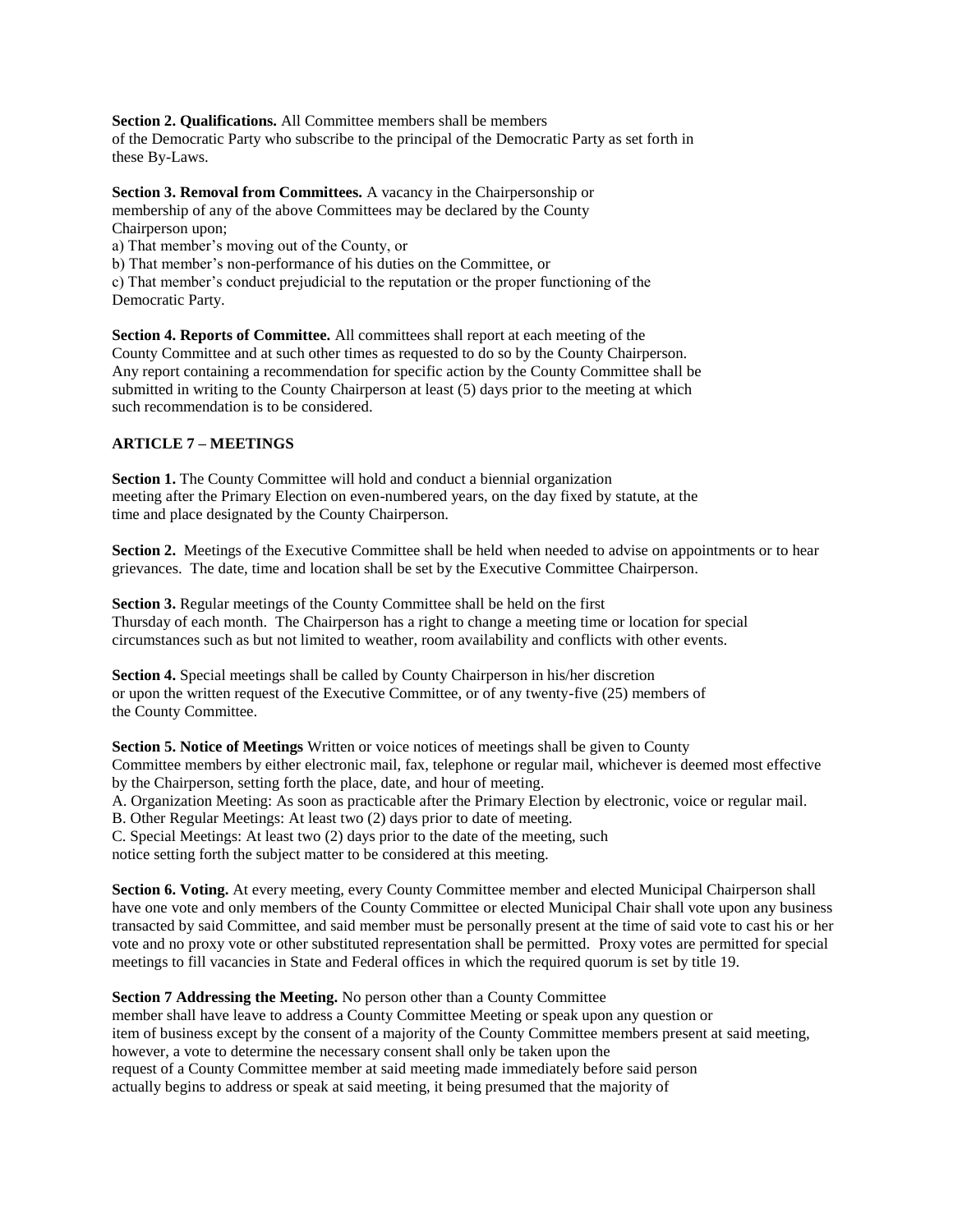those present so consent until the contrary is shown by a majority of those voting to disallow such person desiring to address or speak at said meeting.

**Section 8. Roll call votes.** If any County Committee member shall be dissatisfied with the determination of the Chairperson, or other presiding officer, as to the result of any vote, such member may request a roll call vote, whereupon the Secretary shall proceed to call the roll of County Committee members, and each member present shall vote and announce the number of ayes and nays, which announced tabulation shall then correspond to the result of the said vote taken.

**Section 9** The Chairperson, or other presiding officer, shall only vote in the case of an exact tie vote as announced by the Secretary after the tabulation of a roll call vote.

**Section 10.** All voting shall be oral by the use of the words aye or yes for an affirmative vote and nay or no for a negative vote, when voting upon any question, proposal or proposition, and the majority vote shall control as to the result of the said vote taken except in the case of a vote upon a proposed new, amended, revised or superseded By-Law. All voting of the County Committee for officers and endorsement of candidates required by law shall be by secret written ballots.

**Section 11. Rules of Order.** Meetings shall be conducted according to Roberts' Rules of Order, Parliamentary procedure (Revised), in the absence of any rule herein to the contrary.

### **ARTICLE 8 - QUORUMS**

Twenty-five (25) members of the County Committee shall constitute a quorum for the transaction of business, and a majority of the members of any other committee shall constitute a quorum thereof, except the Executive Committee wherein fifteen (15) members constitute a quorum.

### **ARTICLE 9. ORDER OF BUSINESS**

**Section 1. Organization Meeting:** At the biennial Organization Meeting of the County Committee, held on even-numbered years on the day provided by statute, the order of Business shall be as follows:

- a. Salute the Flag;
- b. Election of officers;

c. Adoption of bylaws and rules governing the Committee for the coming two year;

d. Other business.

# **Section 2. Other Meetings:** At all other meetings of the County Committee, the order

- of business shall be as follows:
- a. Call of order.
- b. Pledge of Allegiance.
- c. Consideration of minutes of last preceding meeting.
- d. Report of the Treasurer
- e. Reports of officers and action thereon, if required;
- f. Report of Executive Committee and action thereon, if required;
- g. Reports of Standing Committees and action thereon, if required;
- h. Reports of special committees and action thereon, if required;
- i. Communications
- j. Unfinished business, if any;
- k. New business, if any.
- l. Good & Welfare.
- m. Adjournment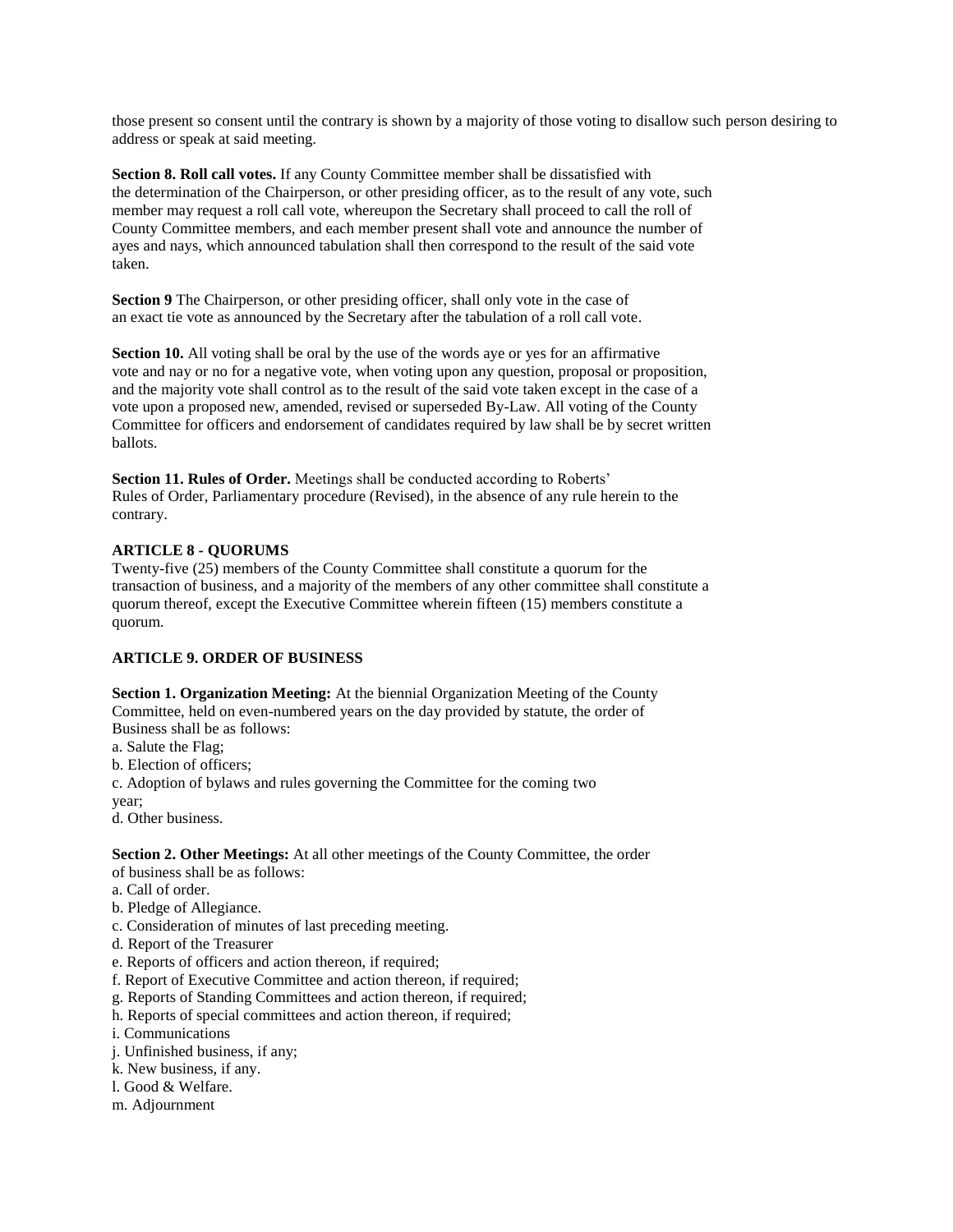# **ARTICLE 10 - BOOKS AND RECORDS**

**Section 1.** Any person elected or appointed to membership on the County Committee pursuant to R.S.19:5-2 may request, in writing to the county Chairperson, such constitution or bylaws currently in effect. The committee member requesting the constitution or bylaws shall receive the constitution or bylaws within 10 days of the receipt of the request by the Chairperson. The Chairperson shall preside at all meetings of the committee and shall perform all duties required by law and the constitution and bylaws of such committee.

**Section 2.** The Chairperson of the outgoing County Committee shall provide a copy of the constitution and bylaws to any committee member appointed pursuant to R.S.19:5-2 to fill a vacancy within ten business days of the committee member's selection.

### **ARTICLE 12 – AMENDMENTS**

**Section 1.** These By-Laws may be changed, amended or superseded by the adoption of proposed new, amended, revised or superseding By-Laws, provided such proposed By-Law is submitted to the County Committee Secretary in writing, favorably voted upon by two-thirds of the County Committee members present at any regular meeting of the County Committee at which said proposed By-Law is first introduced, and again favorably voted upon by two-thirds of the County Committee members present at the next regular County Committee meeting.

**Section 2.** After a proposed new, amended, revised or superseding By-Law as approved on First Reading the County Chairperson, shall immediately submit it to the Rules Committee for study and recommendation. The recommendation of said committee, if any, shall be made in writing to the County Chairperson at least seven (7) days prior to the meeting during which the proposed new, amended, revised or superseding By-Law will be considered for second reading.

**Section 3.** A proposed new, amended, revised or superseding By-Law *in the form as was approved at the meeting at which the proposed By-Law was first introduced, shall be mailed* or delivered, in writing or by electronic mail or facsimile by the County Committee, to each Democratic Municipal Chairperson at the time of such mailing, with the notation that same was favorably voted upon by a two-thirds vote of County Committee members present at the last regular County Committee meeting and that same will again be submitted for final approval by two-thirds vote of those County Committee members present at the next regular County Committee meeting and said Secretary shall set forth the date of said meeting in the notation accompanying same. Said notice shall be completed at least five (5) days prior to the next regular County Committee meeting following the meeting at which said proposed By-Law was first introduced,

**Section 4.** Any proposed By-Law so submitted and so duly submitted to a vote and favorably voted upon shall become effective immediately.

### **ARTICLE 13 - ADOPTION AND REVIEW OF BY-LAWS**

**Section 1.** These By-Laws shall take effect immediately upon adoption.

**Section 2.** The By-laws shall be reviewed on an biannual basis and shall conform with all existing New Jersey State Statutes.

**Section 3.** This Constitution and By-laws shall be governed and construed under the Laws of the State of New Jersey. The invalidity or unenforceability of any provision of these By-laws shall not affect the validity or enforceability of any other provision.